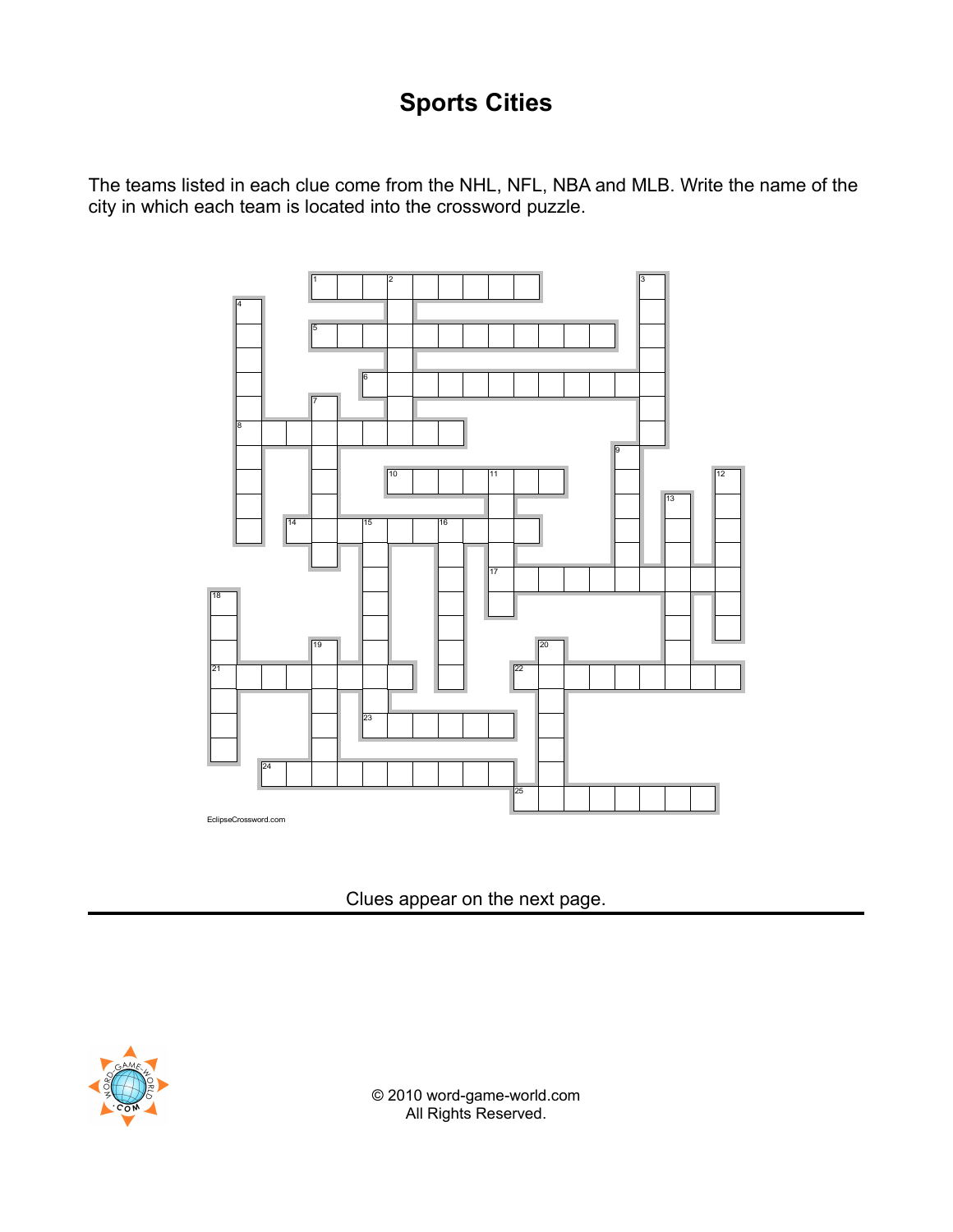## **Across**

- 1. Canucks
- 5. Colts
- 6. Giants
- 8. Ravens
- 10. Sharks
- 14. Bengals
- 17. Redskins
- 21. Buccaneers
- 22. Predators
- 23. Broncos
- 24. Angels
- 25. Oilers

## **Down**

- 2. Blackhawks
- 3. Pistons
- 4. Pirates
- 7. Rams
- 9. Patriots
- 11. Senators
- 12. Falcons
- 13. Expos
- 15. Browns
- 16. Nets
- 18. Mariners
- 19. Cowboys
- 20. Athletics



© 2010 word-game-world.com All Rights Reserved.